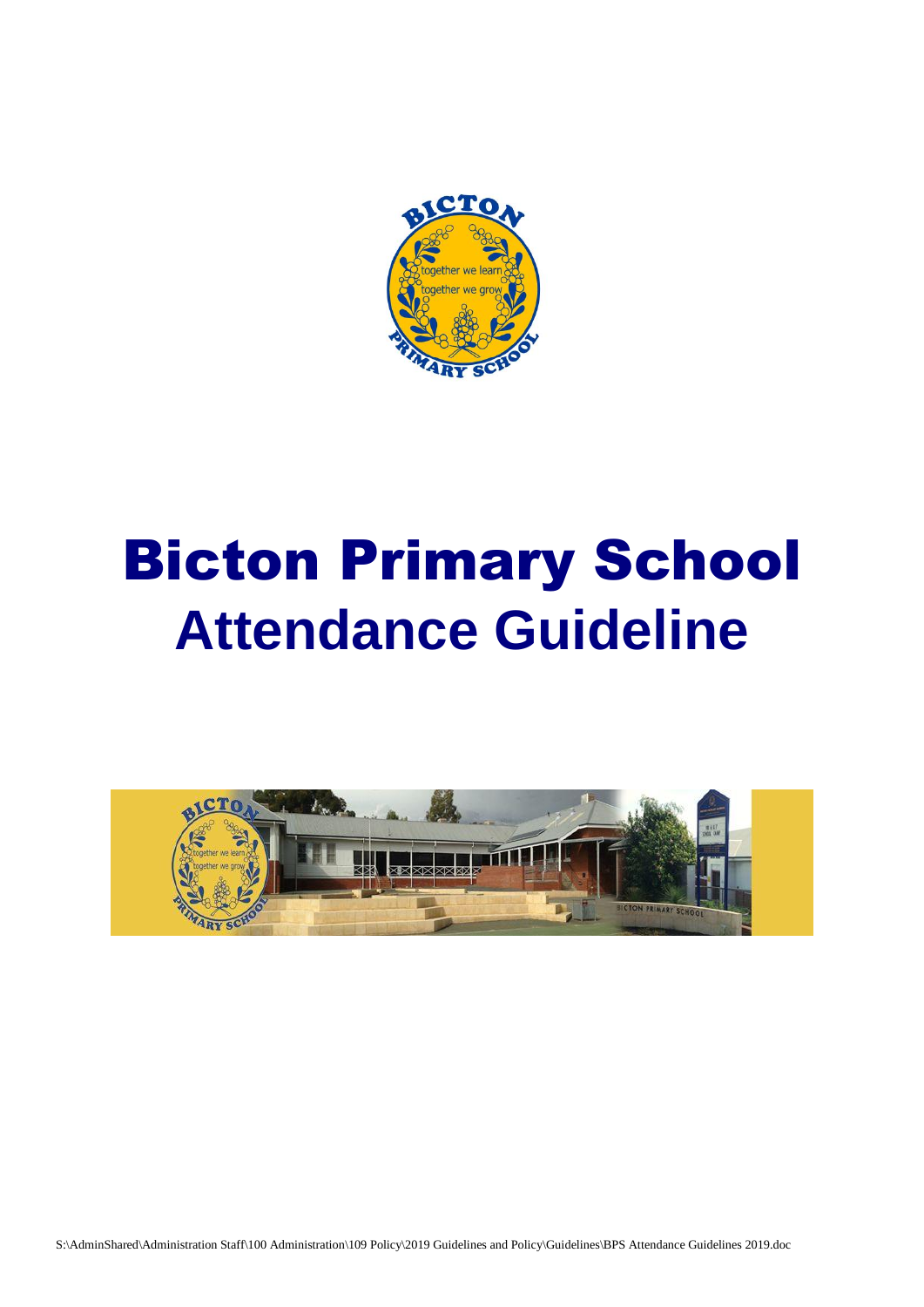## **BICTON PRIMARY SCHOOL ATTENDANCE GUIDELINE**

### **Background to Attendance Guideline**

At Bicton Primary School we believe that by attending school each day students have a much greater likelihood of actively engaging in the curriculum and developing the knowledge and skills they need for future personal and career success.

While the majority of our students (Historically 89%) attend school regularly there are some students who miss an average of at least one half day of school each week. Over the school year this results in them missing around 10% of their schooling, placing them in an "at educational risk" category.

Unfortunately, once students develop a pattern of non attendance, staying away from school can often seem easier than attending.

Reasons for staying away from school are many and are often influenced by external factors. We recognise that there are legitimate health, personal and cultural reasons for non attendance. However, we have also noticed a trend at Bicton Primary School for absences attributed to vacations and other unexplained or unacceptable reasons. Of greater concern is that there is a trend at Bicton PS for attendance in the early years (Kindy to year 2) of schooling to be poorer than that of students in the latter years (Year 3 to year 6).

Our aim at Bicton Primary School is to monitor and record student attendance daily and regularly review attendance data to determine whether a student's attendance is of concern. We also aim to monitor the reasons for student absence and to work with students, parents and teachers where necessary to improve the attendance of students who are at risk.

## **Policy Statement**

Bicton Primary School monitors and manages student attendance in order to maximise the opportunities of all students to learn.

#### **Attendance Records**

Teachers at Bicton Primary School will:

- keep accurate attendance records for every student enrolled at the school (including attendance at both morning and afternoon sessions for Kindergarten, Pre-primary and Primary students, and every lesson/period for Secondary students) that are able to be reproduced in a written form;
- record whether a student's absence was authorised or unauthorised;
- issue a leave pass to a student under the age of 18 who has been granted permission to leave the school unaccompanied by a responsible adult; and
- record a student as:

 $\Box$  present for a half day when the student has attended at least two hours of instruction;

and

 $\Box$  present if they are on a school-approved activity or attending off-site under a section 24 arrangement.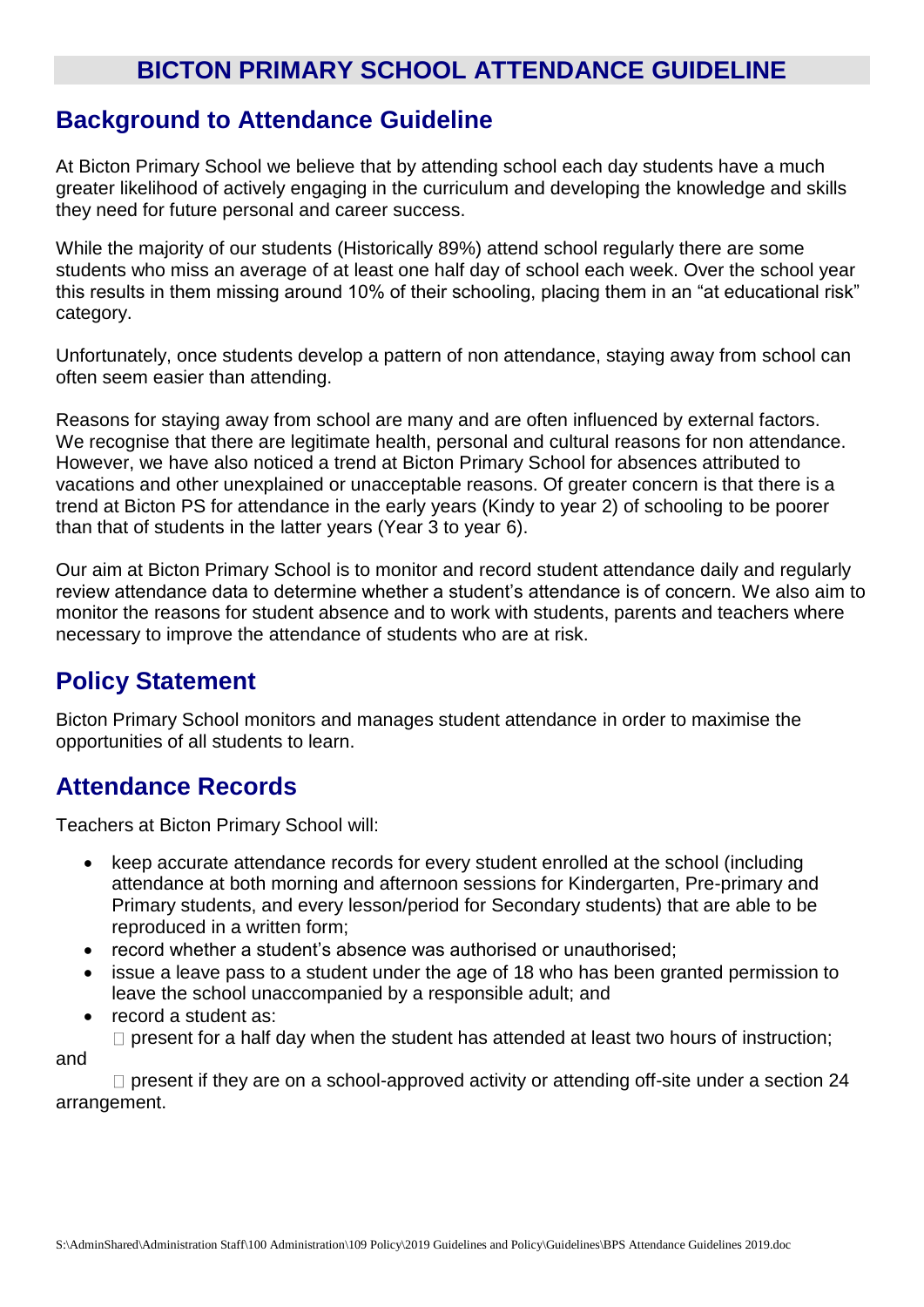# **Retention of Records**

The principal or deputy principal will:

- retain attendance records in accordance with the *School Education Regulations 2000* and the *Retention and Disposal Schedule for Department of Education School, College and Campus Records*; and
- retain documentation of all contact and intervention strategies implemented in addressing a student's absence.

## **Management of Non-Attendance**

The deputy principal or classroom teacher will:

- request a reason for a student's absence be provided to the principal's satisfaction;
- where a student is participating in a section 24 arrangement, manage the student's attendance in conjunction with the alternative school or provider; and
- where a student's attendance is below 90% or is identified as a concern:
	- investigate the reasons for the student's absence;
	- $\circ$  organise a parent/teacher meeting and/or case conference at the earliest opportunity to identify issues concerning the student's absence; plan improvement strategies; and
	- include identified attendance improvement strategies in a documented plan.

## **Persistent Non-attendance**

The principal, deputy principal or nominee will develop and implement an attendance improvement plan consisting of:

- a consultation phase;
- a formal meeting phase if attendance is not successfully restored through actions taken as a result of consultation; and
- a process to monitor and review engagement with any plan or agreement developed in the formal meeting.

The principal, deputy principal or nominee will document all intervention strategies used to address a student's absence, so that, should it become necessary to proceed to prosecution, it can be clearly established that all reasonably practicable steps to restore attendance have been taken. Where absence persists, the principal will offer the option of an attendance panel to the parent, the purpose of which is to provide advice and assistance to restore regular attendance.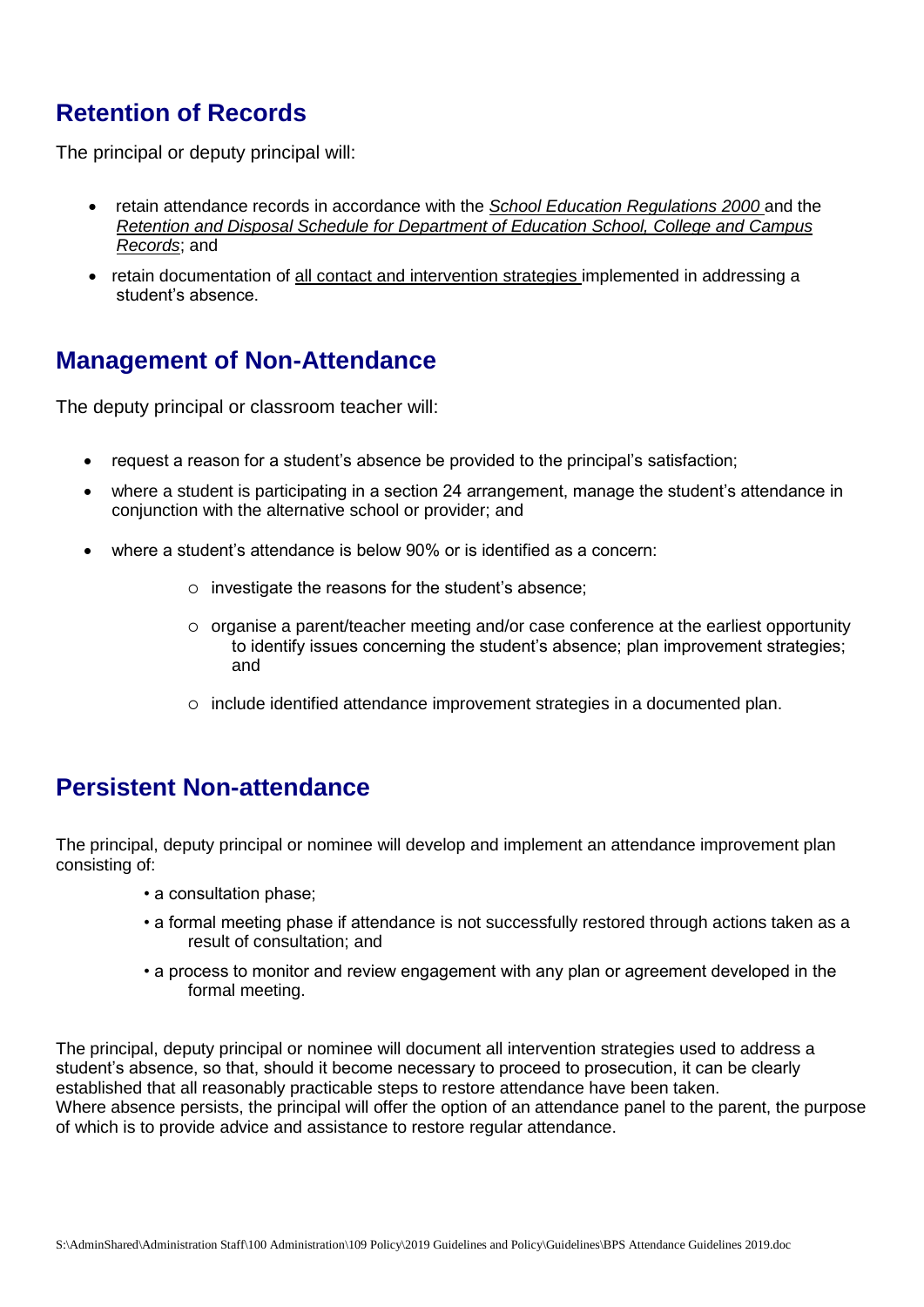# **Formal Meeting**

If school attendance or engagement in an educational program is not successfully restored through consultation with an appropriate network or regional officer, the principal will request the parent attends a formal meeting using Appendix E: *Letter from principal to parent regarding formal meeting.* At the formal meeting, the principal or nominee will:

- Ensure any factors preventing attendance or participation are explored;
- Request the parent engages with alternative strategies to improve attendance; and
- Document a formal attendance improvement plan.

## **Reporting and Disclosure of Attendance Data**

The principal will comply with requests from regional offices and Central Office to provide information on student attendance.

Requests for school attendance data (for example, participation in the Attendance Audit) must include the attendance data of every student enrolled.

# **Setting Attendance Targets**

The principal or nominee (deputy principal) will conduct an annual analysis of Attendance Audit Data and set improvement targets for the following year.

Students identified as being significantly at risk through the Attendance Data with no reasonable cause will have a documented plan for the following year.

## **Vacations**

Parents of students wishing to go on family vacations during school term should be directed to the principal to determine a reasonable duration for the absence and whether a package of work should be prepared for the student to complete whilst absent. A significant amount of notice would be expected. Absences longer than the agreed duration will be recorded with an X for an unacceptable reason.

Please See Appendix A and B for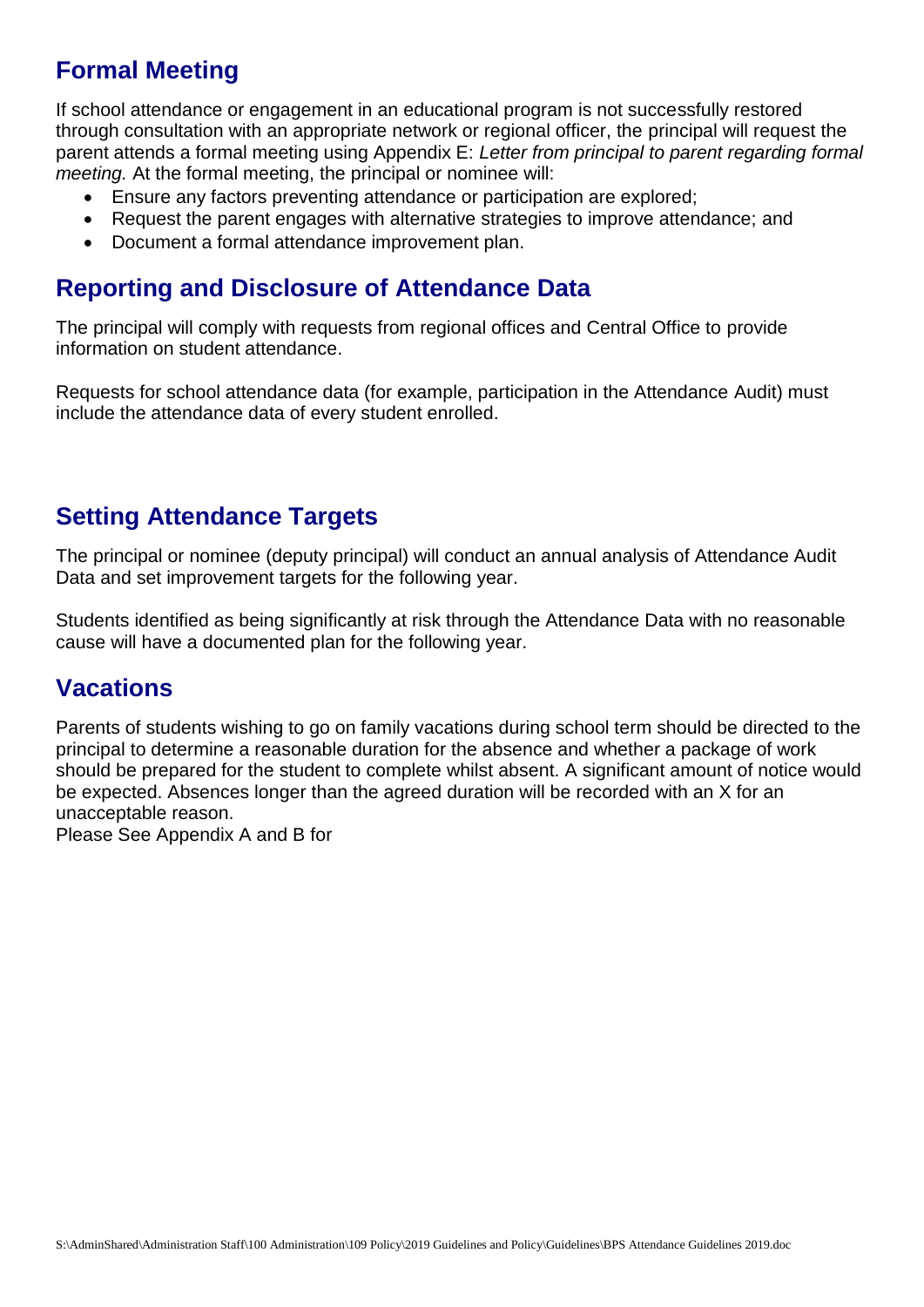#### **APPENDIX C INFORMATION REGARDING CHILDREN WHOSE WHEREABOUTS ARE UNKNOWN**

If a student cannot be located within 15 days of the start of an absence, and their parent/s cannot be contacted, the principal will:

- complete an SWU Request form and email it to the Student Tracking Coordinator at Student.Tracking@education.wa.edu.au; and
- retain the student on the school's current enrolment register until email notification is received from the Student Tracking Coordinator that the student has been placed on the SWU list.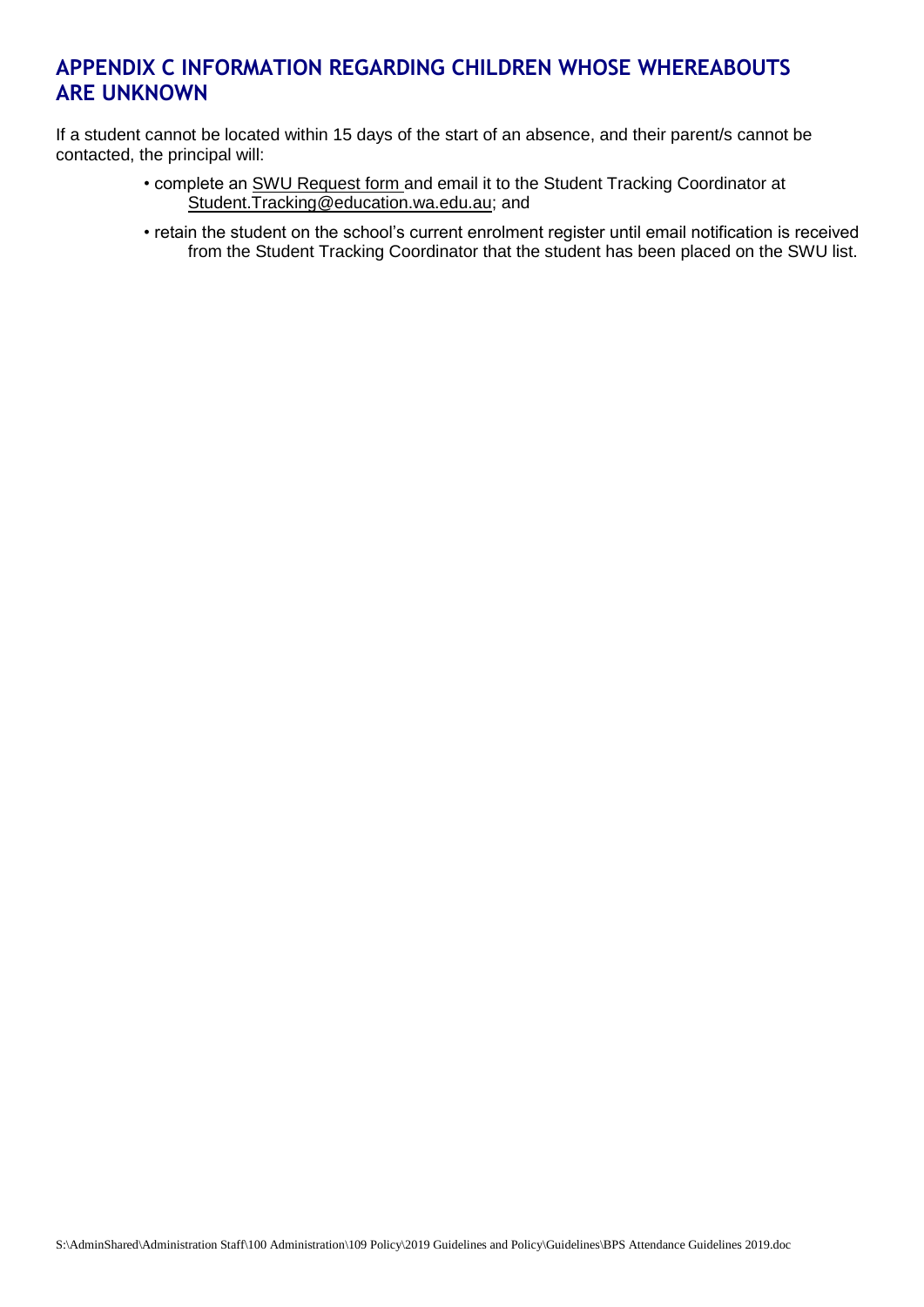#### **APPENDIX D LETTER TO PARENT FROM PRINCIPAL ADVISING OF CONSULTATION WITH NETWORK OR REGIONAL OFFICER**

School Letterhead

[Parent First Name] [Parent Last Name] **[Address]** [SUBURB] WA [POSTCODE]

#### Dear [Title] [Parent Last Name]

I am writing regarding the attendance of your son/daughter, [Student Name] at school. The *School Education Act 1999* requires parents to ensure that children of compulsory school age attend school on each day that the school is open for instruction. If children are absent from school, a parent or responsible person must provide the school with an acceptable explanation within three days of the absence. Attendance requirements do not apply for students undertaking home education.

I have previously advised you that [Student Name]'s attendance is a matter of concern. We have tried to work with you and implemented a range of strategies to encourage [Student Name]'s regular attendance at school without success.

Strategies attempted include the following:

• [insert a list of strategies offered or attempted here]

I have recently reviewed [Student Name]'s pattern of attendance and it is clear that absences without a good reason being provided are still at an unacceptable level. A summary of absences is attached for your reference. It is very important that we work together to resolve this issue and I intend to consult with [Name and Role of Appropriate Network or Regional Officer], at [Location of Officer] to provide additional support and advice.

I will ask the officer to assist me to review the case and provide advice to the school. As part of this process, the officer may contact you directly and arrange a meeting to discuss [Student Name]'s attendance or attend a planning meeting so we can develop further strategies together. If [Student Name]'s attendance does not improve through these strategies, I may ask you to attend a formal meeting to discuss the situation and will advise you in writing if this will happen. In the event that we are unable to resolve this situation together it may be necessary to refer the matter to the Department's solicitors for legal action.

It is important that we work together to resolve the issue.

Yours sincerely [Principal Name] **Principal**

[Date]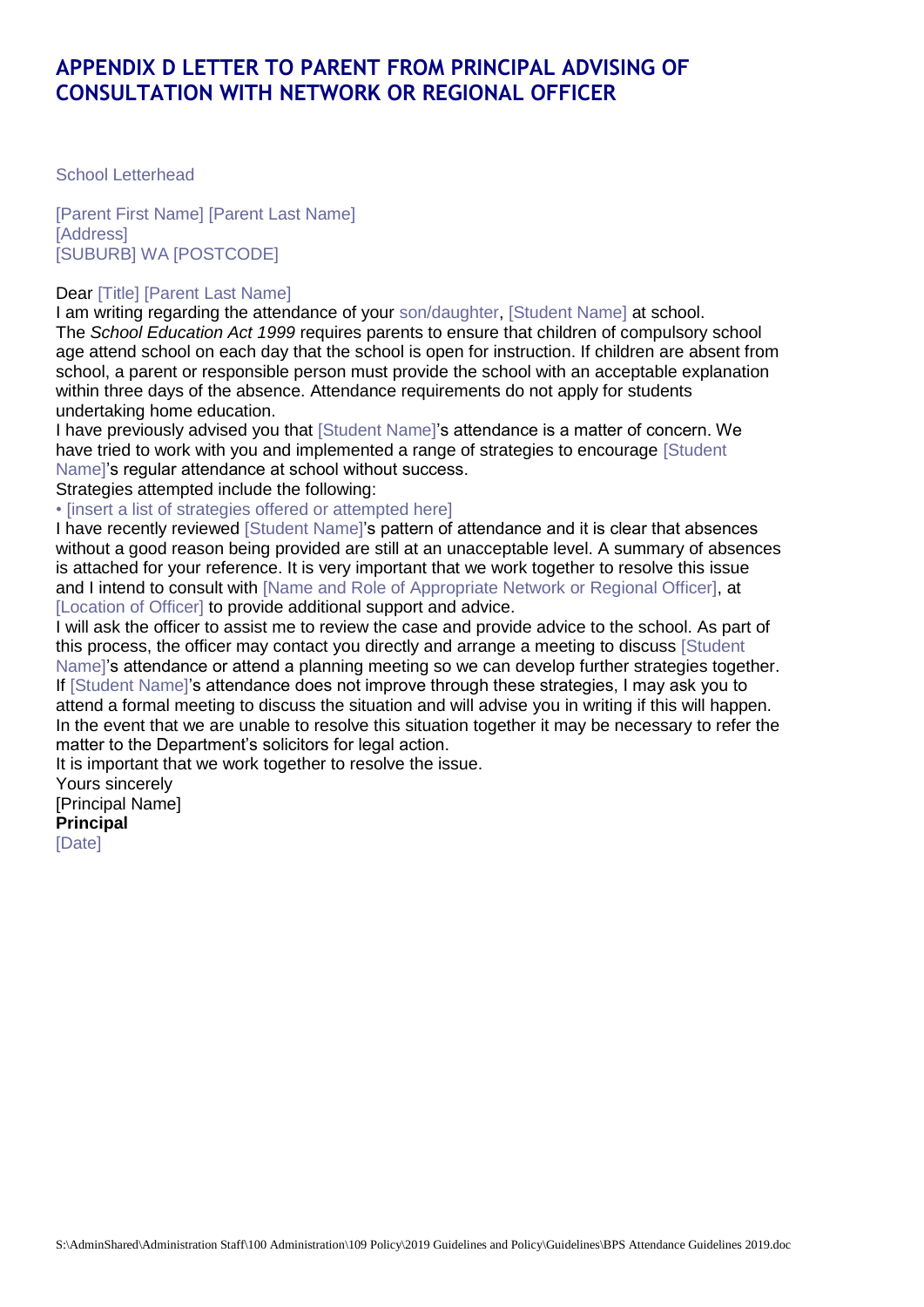#### **APPENDIX E LETTER FROM PRINCIPAL TO PARENT REGARDING FORMAL MEETING**

School Letterhead

[Parent First Name] [Parent Last Name] **[Address]** [SUBURB] WA [POSTCODE]

Dear [Title] [Parent Last Name]

#### **NOTIFICATION OF FORMAL MEETING REQUIRED**

I am writing regarding the attendance of your son/daughter, [Student Name] at school. The *School Education Act 1999* requires parents to ensure their children of compulsory school age attend school on each day that the school is open for instruction unless there is good reason for them not to attend. If students are absent, a parent or responsible person is required to provide the school with an acceptable explanation within three days of the absence.

Parents who fail to ensure that their children attend school regularly or who fail to provide satisfactory explanations for absences may be committing a serious offence. The maximum penalty is \$1 000 for each offence.

I have previously advised you that [Student Name]'s attendance is a matter of great concern. I have also consulted with [Name and Role of Network or Regional Officer] to provide additional advice and support and develop alternative strategies with us to improve the situation. I am very concerned that [Student Name]'s attendance is still at an unacceptable level and that

we need to work together to resolve this issue.

I am now asking you to attend a formal meeting to discuss this matter. At this meeting it will be important for you to talk about any problems that might be preventing [Student Name]'s attendance. A plan will be developed with you to improve [Student Name]'s

attendance and it will be expected you take all reasonable steps to ensure your child attends school.

[Name of Organising Officer] will be contacting you shortly to arrange the formal meeting. Alternatively you may wish to make contact on telephone number [Phone Number]. It is very important that you attend the formal meeting and work closely with the school to avoid the matter being referred to the Department's solicitors for legal action.

Yours sincerely [Name of Principal PRINCIPAL [Date]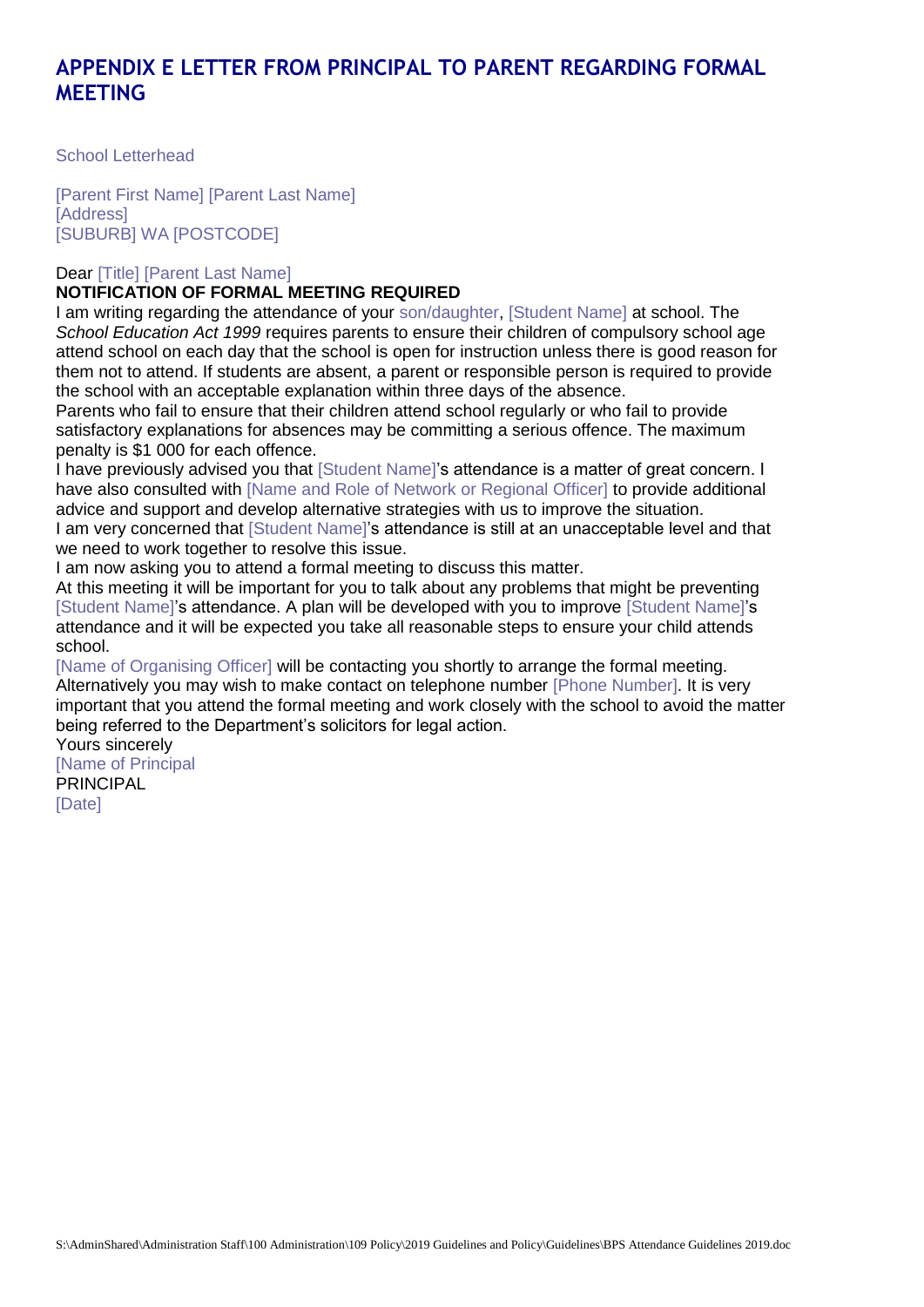

<ParSalutation1> <ParAddress1> Dear <ParSalutation1>

Thank you for notifying the school that you plan to take <FirstName> <Surname> out of class (Class Name) for interm holiday to <Destination> from <Dates>.

Research undertaken by the Telethon Institute for Child Health Research, *Student Attendance and Educational Outcomes: Every Day Counts,* shows a clear link between student absence and achievement in school. Each day a child is absent from school has a direct impact on their educational outcomes. This is particularly evident in a child's first few years of schooling.

| 5 days a term missed     | 90% attendance rate      |
|--------------------------|--------------------------|
|                          | 1 year of school missed  |
| 1 day per week missed    | 80% attendance rate      |
|                          | 2 years of school missed |
| 1.5 days per week missed | 70% attendance rate      |
|                          | 3 years of school missed |
| 2 days per week missed   | 60% attendance is        |
|                          | 4 years of school missed |

\_\_\_\_\_\_\_\_\_\_\_\_\_\_\_\_\_\_\_\_\_\_\_\_\_\_\_\_\_\_\_\_\_\_\_\_\_\_\_\_\_\_\_\_\_\_\_\_\_\_\_\_\_\_\_\_\_\_\_\_\_\_

#### **Effect of absenteeism**

#### *Every school day missed impacts your child's education and results*

Establishing and maintaining a positive attendance career for all students ensures success in their future study and career pathways.

School Principals have received notification from the Director General indicating that family holidays should be categorised as unauthorised absences, except in exceptional circumstances.

On this occasion your request to take <FirstName> out of school for an in-term family holiday will be approved and the absence will be recorded as an Authorised Vacation provided you meet the following requirements:

Informing the class teacher of the absence within a reasonable timeframe. Discussing with the class teacher the requirements and missed content. Collecting and completing required class work from the teacher.

Yours sincerely

Kerryn Woodhouse Principal 16 June 2020